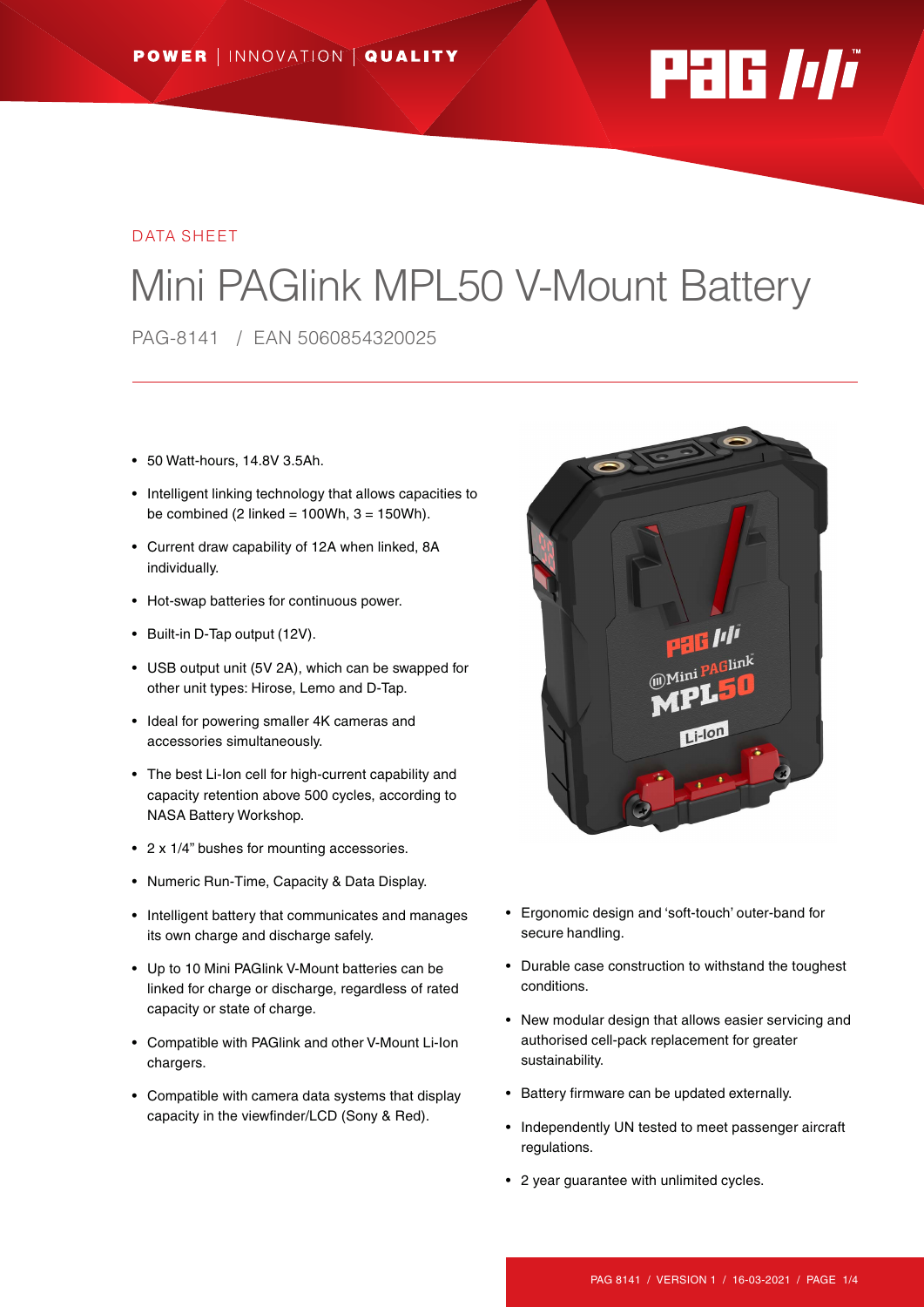# **First PAGlink, Now Mini PAGlink**

Mini PAGlink combines all the benefits of PAG's intelligent linking technology with a reduced form factor and increased durability. PAG's patented battery linking technology remains far in advance of any other camera battery system available today.

The MPL50V is a 50Wh battery, designed to complement the dimensions of smaller 4K camcorders and power them in combination with accessories such as monitors, lights and wireless receivers. It provides a single, superior power source for your camera set-up, replacing a multitude of incompatible batteries.

The MPL50V features built-in outputs that the cameras lack: a fixed D-Tap for 12V accessories and a USB unit (5V 2A), which can be swapped easily by the user for a plug-in Lemo, Hirose or D-Tap connector unit.



# **Less Weight or More Power**

With intelligent battery linking, you can control the capacity and weight of your power source to suit the application: 1 battery for handheld applications, 2 to 3 batteries for more current or longer run-time. Linking two 50Wh MPL50V batteries doubles the capacity to 100Wh; 3 batteries provide 150Wh.

# **NASA Approved Cells**

PAG's Mini PAGlink batteries feature the highest-quality Li-Ion cells, selected by the NASA for their mission to Europa, one of Jupiter's moons. The NASA Battery Workshop found they offered 'the most favourable combination of energy and cycling stability and high rate capability up to 10A'. They also demonstrated the best capacity retention after 500 cycles.

# **More Current & Better ROI**

When batteries are linked and in similar state of charge, the current-draw capability increases from 8A to 12A. This is ideal for camera set-ups that require power for multiple accessories. Sharing the current load between batteries contributes to an extended overall battery life and a better return on investment. PAG guarantees the MPL50V for 2 years, with no limit on the number of cycles during that period.

#### **Swappable USB Output Unit**



# **Choice of Output Units**







**Hirose (4-Pin) PAG-9712H**

**Lemo (2-Pin) PAG-9712L**

**USB (2A) PAG-9712U**



**D-Tap PAG-9712D**

**2.1mm PAG-9712P**

# **Hot-Swap or Add**

PAGlink allows seamless hot-swapping for continuous power, or the ability to add another battery just to keep shooting; putting an end to time-consuming camera reboots.

# **No Dead Weight**

Simultaneous rather than sequential discharge means that there are no unused batteries adding dead weight to the camera.

#### **Intelligent Linking**

When linked, the batteries form a network that enables them to communicate with each other, managing the output safely, and preventing the transfer of charge between batteries. A fully-charged battery can be linked safely to one that is fully-discharged.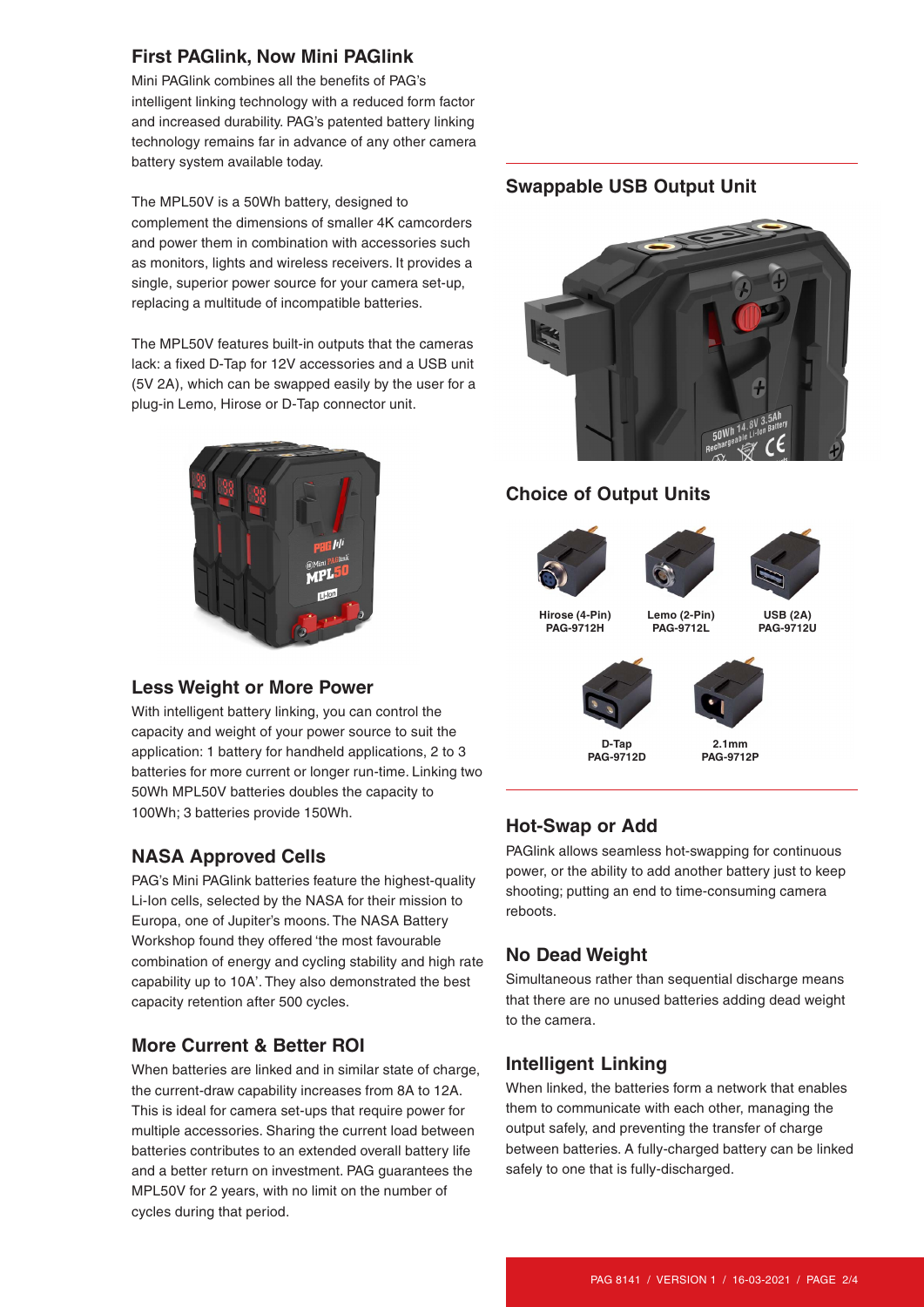

## **Compatibility & Integration**

The MPL50V is compatible with full-size V-Mount camera plates. It can be linked to any Mini PAGlink V-Mount battery for discharging or charging, regardless of rated capacity. It can be charged using PAGlink or other manufacturer's V-Mount chargers, for maximum versatility and economic integration.

## **More Mounting Positions**

Each battery features two 1/4" bush inserts. These can be used for mounting camera accessories to individual or linked batteries.

# **Run-Time, Capacity & Data**

PAG's unique battery display shows remaining run-time, on-load, in hours and minutes. When batteries are linked, the run-time figure is for the entire stack. A single button press shows individual battery capacity as a percentage of full, in 1% increments. 3 button presses hold, provides access to the data menu where amongst other useful information, the number of cycles can be displayed This data is designed to assist with battery management.

#### **In-Viewfinder Information**

MPL50V batteries communicate automatically with multiple camera data systems, to display their remaining capacity in the viewfinder and LCD.

#### **Flight Friendly**

The MPL50V is a 50Wh battery and included in your personal allowance of 20 units of 100Wh or below, when you fly. All PAG Li-Ion batteries are tested to UN standards by an independent authority and certified to comply with air transport safety regulations. They are labelled with their UN Test number and air travel quantity allowance, based on their capacity.

# **Linked Battery Charging**

Linked charging allows more batteries to be charged using fewer chargers, and with less user-intervention.

Up to 10 MPL50V batteries, in any state of charge, can be linked for charging with any PAGlink charger. The batteries control their own charge regime which means that other manufacturer's Li-Ion chargers can be used (dependent on the model and firmware version).

The 2-position PAG PL16 Charger will fully-charge one fully-discharged MPL50 in 1hr 15mins, and 16 in 12hrs. State of charge as a percentage is indicated on the battery's individual display.

PAG also offers a low-cost, ultra-compact, Micro Charger, which is the ideal travel partner. It can be powered form a variety of 5-20V DC power sources, which is ideal for location use.

# **Ergonomic & Durable**

The MPL50V features an ergonomic design and a 'softtouch' coated outer band for safer handling and increased durability. The battery case is manufactured from high-impact, injection-moulded ABS which is inherently very strong and flexible. The MPL50V has been designed to withstand the harshest working conditions.

# **Modular Construction**

Mini PAGlink batteries are the first to feature PAG's new, fully-serviceable, modular construction that allows authorised replacement of the cell-pack whilst maintaining conformity with UN standards and IATA air transport regulations.